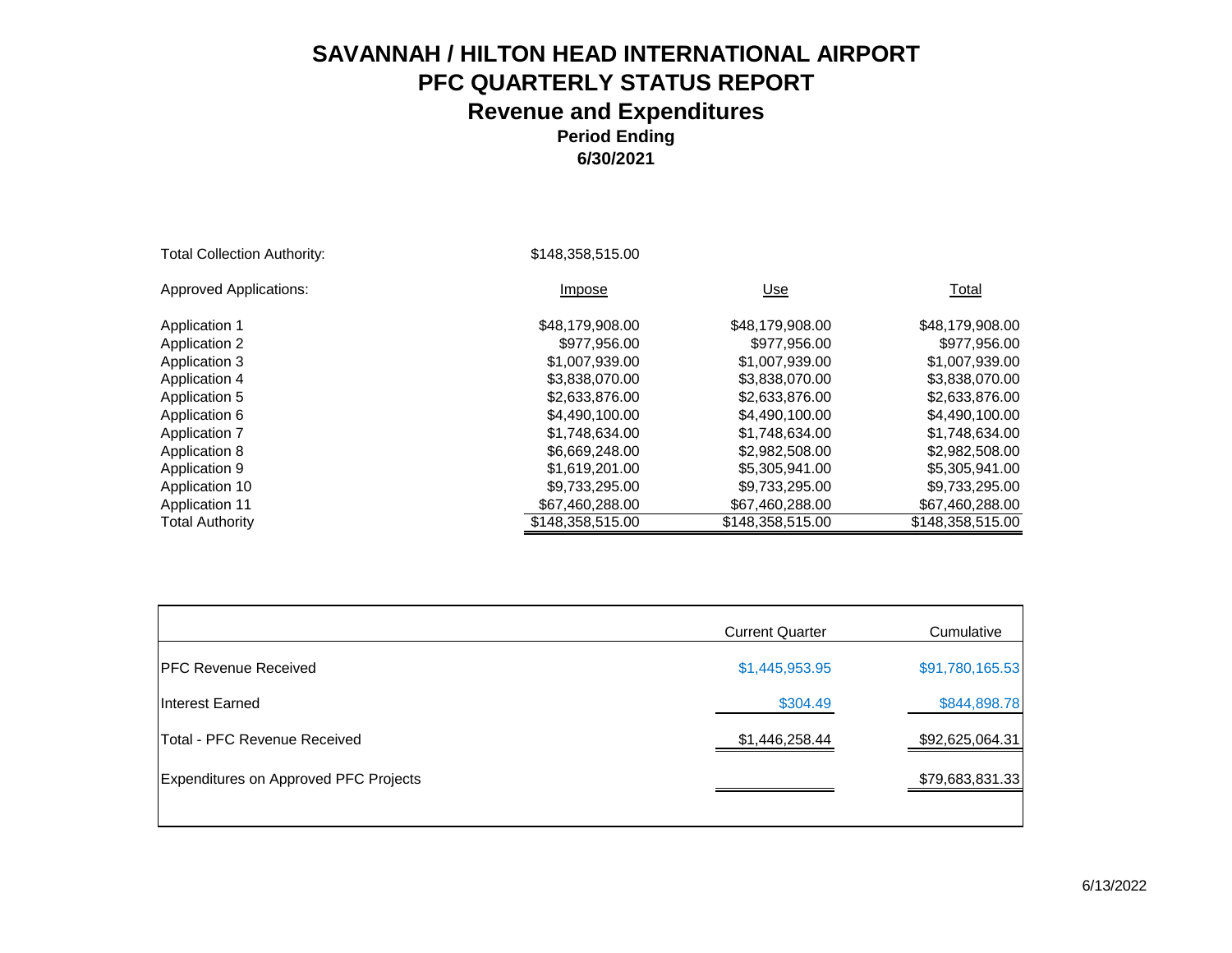| Job ID | <b>Projects</b>                                     |                             | Charge<br><b>Effective</b><br>Date | Approval<br>of Use<br><b>Date</b> | Project<br><b>Start</b><br>(actual or<br>estimated) | Project       | Quarter<br><b>Completion Expenditures Expenditures</b> | <b>Cumulative</b>      | <b>Amount of Use</b><br>Approval | <b>Amount for</b><br><b>Collections</b><br>Approved<br>only | <b>Current</b><br><b>Estimated</b><br>Cost |
|--------|-----------------------------------------------------|-----------------------------|------------------------------------|-----------------------------------|-----------------------------------------------------|---------------|--------------------------------------------------------|------------------------|----------------------------------|-------------------------------------------------------------|--------------------------------------------|
|        | Application #92-01-C-00/03-SAV                      |                             |                                    | 7/1/1992 1/23/1992                |                                                     |               |                                                        |                        |                                  |                                                             |                                            |
|        | New Terminal Building & Facilities                  |                             |                                    |                                   | Jun-92                                              | Jun-94        |                                                        | \$<br>16,201,939.42 \$ | 17,075,072.00                    |                                                             | 40.148.243.20<br>\$.                       |
|        | Terminal Apron & Taxiways                           |                             |                                    |                                   | Aug-93                                              | Feb-94        |                                                        | 19,875,571.07 \$<br>\$ | 21,057,092.00                    |                                                             | $\mathfrak{L}$<br>5,445,062.94             |
|        | <b>Entrance Road</b>                                |                             |                                    |                                   | Sep-93                                              | Mar-94        |                                                        | 7,807,637.53 \$<br>\$  | 8,274,816.00                     |                                                             | \$<br>2,885,854.01                         |
|        | Service Road                                        |                             |                                    |                                   | Apr-92                                              | Mar-94        |                                                        | \$<br>1,674,333.97 \$  | 1,772,928.00                     |                                                             | $\mathfrak{L}$<br>796.511.42               |
|        | Site Work                                           |                             |                                    |                                   |                                                     |               |                                                        |                        |                                  |                                                             | S<br>11,499,422.24                         |
|        | Other Projects assoc. with New Terminal Development |                             |                                    |                                   |                                                     |               |                                                        |                        |                                  |                                                             | \$<br>7,341,862.26                         |
|        | Interest & Debt Service-92 Bonds/2001 Bond Ref.     |                             |                                    |                                   |                                                     |               |                                                        |                        |                                  |                                                             |                                            |
|        |                                                     | <b>TOTAL APPLICATION #1</b> |                                    |                                   |                                                     |               | \$                                                     | \$<br>45,559,481.99 \$ | 48,179,908.00                    |                                                             | \$<br>68,116,956.07                        |
| Closed | Application #96-02-C-00/01-SAV                      |                             | 12/1/2015                          | 6/4/1996                          |                                                     |               |                                                        |                        |                                  |                                                             |                                            |
|        | Helipad                                             |                             |                                    |                                   | Feb-96                                              | <b>Jul-96</b> |                                                        | \$<br>60,176.56 \$     | 60,177.00                        |                                                             | \$<br>60,176.56                            |
|        | R/W 9/27 & CAT II Lights                            | (AIP 20,21,& 24)            |                                    |                                   | Mar-96                                              | Dec-97        |                                                        | \$<br>717,445.00 \$    | 717,445.00                       |                                                             | \$<br>8,215,691.71                         |
|        | North & South Perimeter Fence                       |                             |                                    |                                   | Dec-99                                              | <b>Jul-99</b> |                                                        | \$<br>200,333.63 \$    | 200,334.00                       |                                                             | \$<br>200,333.63                           |
|        |                                                     | <b>TOTAL APPLICATION #2</b> |                                    |                                   |                                                     |               | \$                                                     | \$<br>977,955.19 \$    | 977,956.00                       |                                                             | \$<br>8,476,201.90                         |
| Closed | Application #98-03-C-00/01-SAV                      |                             |                                    | 6/1/2016 10/2/1998                |                                                     |               |                                                        |                        |                                  |                                                             |                                            |
|        | <b>Extend Taxiway E</b>                             | (AIP 26)                    |                                    |                                   | Oct-97                                              | Nov-98        |                                                        | \$<br>246,363.02 \$    | 246,363.02                       |                                                             | \$<br>2,461,366.02                         |
|        | <b>Construct Fire Station</b>                       | (AIP 27)                    |                                    |                                   | Oct-97                                              | <b>Jul-99</b> |                                                        | \$<br>94,829.97 \$     | 94,829.97                        |                                                             | \$<br>948,274.97                           |
|        | Ricondo & Associates                                |                             |                                    |                                   | Mar-98                                              | Nov-98        |                                                        | \$<br>12,848.72 \$     | 12,848.72                        |                                                             | 12,848.72<br>\$                            |
|        | Taxiway C                                           | (AIP 29)                    |                                    |                                   | Jan-98                                              | <b>Jul-99</b> |                                                        | \$<br>63,156.25 \$     | 63,156.25                        |                                                             | \$<br>699,243.46                           |
|        | Runway 18/36                                        | (AIP 29)                    |                                    |                                   | Jan-98                                              | <b>Jul-99</b> |                                                        | \$<br>112,722.15 \$    | 112,722.15                       |                                                             | \$<br>1,127,224.15                         |
|        | Extend Taxiway A to R/W 36                          | (AIP 30 design & AIP 33)    |                                    |                                   | Mar-99                                              | Jun-02        |                                                        | \$<br>371,135.92 \$    | 371,135.92                       |                                                             | \$<br>3,711,347.92                         |
|        | GA Taxiway #3                                       | (AIP 30)                    |                                    |                                   | Jun-98                                              | May-00        |                                                        | \$<br>106,883.26 \$    | 106,883.26                       |                                                             | \$<br>618,823.00                           |
|        |                                                     | <b>TOTAL APPLICATION #3</b> |                                    |                                   |                                                     |               | $\mathbb{S}$                                           | \$<br>1,007,939.29 \$  | 1,007,939.29                     |                                                             | \$<br>90,759,562.92                        |
| Closed | Application #00-04-C-00/01-SAV                      |                             | 7/1/2011                           | 1/3/2001                          |                                                     |               |                                                        |                        |                                  |                                                             |                                            |
|        | Sweeper                                             |                             |                                    |                                   | $Jul-00$                                            | $Jul-00$      |                                                        | 100,000.00 \$<br>\$    | 100,000.00                       |                                                             | \$<br>100,913.00                           |
|        | Loading Bridges (6)                                 |                             |                                    |                                   | $Jul-00$                                            | $Dec-02$      |                                                        | \$<br>1,833,121.00 \$  | 1,833,121.00                     |                                                             | \$<br>1,833,121.00                         |
|        | Airfield Light Control                              |                             |                                    |                                   | Nov-99                                              | Oct-00        |                                                        | \$<br>229,540.00 \$    | 229,540.00                       |                                                             | \$<br>231,361.00                           |
|        | Extend GA Taxiway #2                                |                             |                                    |                                   | May-00                                              | Aug-01        |                                                        | 292,357.04 \$<br>\$    | 292,357.04                       |                                                             | \$<br>774,749.04                           |
|        | Cross Connector Taxiway F                           | (AIP 34)                    |                                    |                                   | $Jul-01$                                            | $Jun-03$      |                                                        | \$<br>169,174.36 \$    | 169,174.36                       |                                                             | \$<br>1,691,734.36                         |
|        | Access Road SW Quadrant / Perimeter Road            | (AIP 36)                    |                                    |                                   | Oct-01                                              | Dec-06        |                                                        | \$<br>205,316.68 \$    | 205,316.68                       |                                                             | \$<br>3,537,512.15                         |
|        | Buildout Gates 9 & 10                               |                             |                                    |                                   | May-00                                              | May-01        |                                                        | \$<br>532,393.00 \$    | 532,393.00                       |                                                             | \$<br>532,393.37                           |
|        | Escalator #1A                                       |                             |                                    |                                   | $Jan-03$                                            | Oct-04        |                                                        | \$<br>153,044.32 \$    | 153,044.32                       |                                                             | \$<br>153,044.32                           |
|        | Elevator at 5A<br>(not constructing)                |                             |                                    |                                   | N/A                                                 | N/A           |                                                        | \$                     | \$<br>$\overline{a}$             |                                                             |                                            |
|        | Air Cargo Apron                                     | (AIP 34)                    |                                    |                                   | $Jul-01$                                            | $Jun-03$      |                                                        | \$<br>86,250.00 \$     | 86,250.00                        |                                                             | \$<br>874,961.38                           |
|        | <b>Terminal Apron</b>                               | (AIP 33)                    |                                    |                                   | Apr-00                                              | Jun-02        |                                                        | \$<br>210,901.92 \$    | 210,901.92                       |                                                             | \$<br>2,109,021.92                         |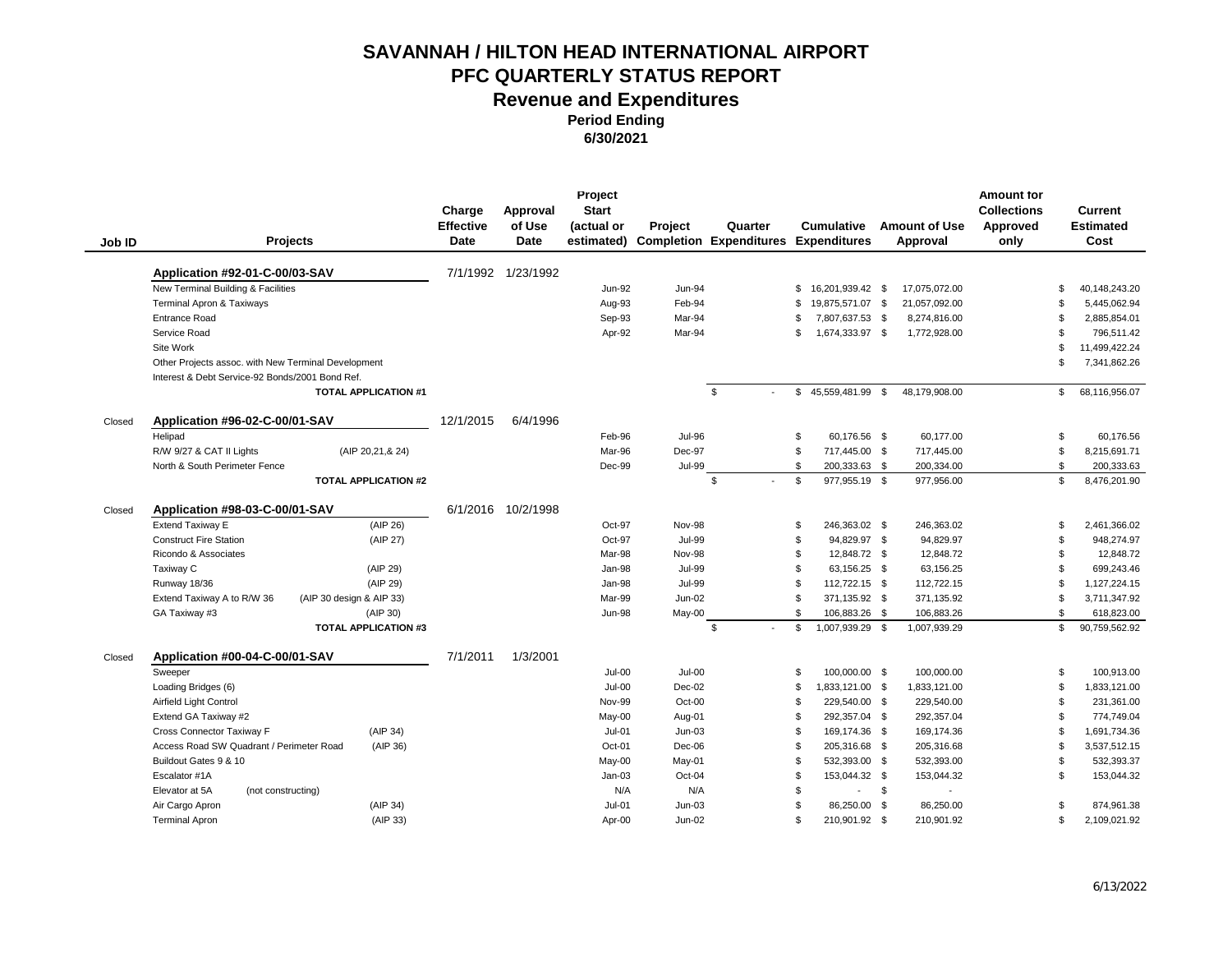**Period Ending** 

**6/30/2021**

| Job ID | <b>Projects</b>                                                                             |                             | Charge<br><b>Effective</b><br>Date | Approval<br>of Use<br>Date | Project<br><b>Start</b><br>(actual or<br>estimated) | Project       | Quarter<br><b>Completion Expenditures Expenditures</b> |                | <b>Cumulative</b> | <b>Amount of Use</b><br>Approval | <b>Amount for</b><br><b>Collections</b><br>Approved<br>only |                | Current<br><b>Estimated</b><br>Cost |
|--------|---------------------------------------------------------------------------------------------|-----------------------------|------------------------------------|----------------------------|-----------------------------------------------------|---------------|--------------------------------------------------------|----------------|-------------------|----------------------------------|-------------------------------------------------------------|----------------|-------------------------------------|
|        | PFC Development, Implementation, & Admin (Ricondo)                                          |                             |                                    |                            | Feb-00                                              | Feb-01        |                                                        | \$             | 25,971.74 \$      | 25,971.74                        |                                                             | \$             | 25,971.74                           |
|        |                                                                                             | <b>TOTAL APPLICATION #4</b> |                                    |                            |                                                     |               | \$                                                     | \$             | 3,838,070.06 \$   | 3,838,070.06                     |                                                             | \$             | 11,864,783.28                       |
|        |                                                                                             |                             |                                    |                            |                                                     |               |                                                        |                |                   |                                  |                                                             |                |                                     |
|        | Application #02-05-C-00/01-SAV                                                              |                             |                                    | 7/1/2012 1/13/2003         |                                                     |               |                                                        |                |                   |                                  |                                                             |                |                                     |
| Closed | PAPI Runways 9 & 36                                                                         | (AIP 34)                    |                                    |                            | Dec-02                                              | $Jun-03$      |                                                        | \$             | 8,265.58 \$       | 8,266.00                         |                                                             | \$             | 82,651.58                           |
|        | AAAE Interactive Training Package                                                           | (AIP 34)                    |                                    |                            | May-02                                              | Feb-03        |                                                        | \$             | 38,000.00 \$      | 38,000.00                        |                                                             | \$             | 380,000.00                          |
|        | <b>Finger Print Machine</b>                                                                 | (AIP 34)                    |                                    |                            | May-02                                              | Dec-02        |                                                        | \$             | 2,271.50 \$       | 2.272.00                         |                                                             | \$             | 22,714.50                           |
|        | New Ammo Bunker, Design & Construction                                                      | (AIP 36)                    |                                    |                            | $Jul-01$                                            | Dec-06        |                                                        | \$             | 277,777.50 \$     | 277,778.00                       |                                                             | \$             | 3,244,223.29                        |
|        | Purchase 6 Bag Lifts & Installation                                                         |                             |                                    |                            | $Jul-01$                                            | Dec-02        |                                                        | \$             | 237,713.66 \$     | 237,714.00                       |                                                             | \$             | 237,713.66                          |
|        | PFC Administration and Implementation (Ricondo)                                             |                             |                                    |                            | Jan-02                                              | $Jun-03$      |                                                        | \$             | 16,000.00 \$      | 16,000.00                        |                                                             | $\mathfrak{L}$ | 16,000.00                           |
|        | Purchase 4 Used Loading Bridges & Renovate 5                                                |                             |                                    |                            | May-02                                              | Dec-04        |                                                        | \$             | 910,014.04 \$     | 910,014.00                       |                                                             | \$             | 910,014.04                          |
|        | Flight Information Display System (FIDS)                                                    |                             |                                    |                            | Dec-01                                              | Dec-03        |                                                        | \$             | 764,073.02 \$     | 764,073.00                       |                                                             | \$             | 764,073.02                          |
|        | South Bag Carousel #1                                                                       |                             |                                    |                            | Feb-02                                              | May-03        |                                                        | \$             | 245,519.30 \$     | 245,519.00                       |                                                             | \$             | 245,519.30                          |
|        | Design & Construct GA Taxiways                                                              |                             |                                    |                            | May-02                                              | May-03        |                                                        | \$             | 134,239.73 \$     | 134,240.00                       |                                                             | \$             | 266,437.92                          |
|        |                                                                                             | <b>TOTAL APPLICATION #5</b> |                                    |                            |                                                     |               | \$                                                     | \$             | 2,633,874.33 \$   | 2,633,876.00                     |                                                             | \$             | 6,169,347.31                        |
|        |                                                                                             |                             |                                    |                            |                                                     |               |                                                        |                |                   |                                  |                                                             |                |                                     |
| Closed | Application #06-06-C-00/01-SAV<br>Relocate Airfield Lighting Controls- ATCT (AIP 38) Closed |                             |                                    | 5/1/2013 4/21/2006         | $Jul-03$                                            | Jul-06        |                                                        | \$             | 10,988.17 \$      | 10,988.00                        |                                                             | \$             | 219,761.17                          |
|        |                                                                                             |                             |                                    |                            |                                                     |               |                                                        |                |                   |                                  |                                                             | \$             |                                     |
|        | General Aviation Connector T/W Phase 1&2 (AIP 39 & 40) Closed                               |                             |                                    |                            | Feb-04                                              | Dec-06        |                                                        | \$             | 75,138.05 \$      | 75,138.00                        |                                                             |                | 2,692,257.50                        |
|        | Runway Safety Area Improvements (AIP 39) Closed                                             |                             |                                    |                            | Apr-04                                              | Sep-06        |                                                        | \$             | 6,717.96 \$       | 6,717.96                         |                                                             | $\mathfrak{L}$ | 270,222.28                          |
|        | Airfield Lighting Improvements-Vault (Phase1 & 2) (AIP 39 & 40) Closed                      |                             |                                    |                            | Apr-04                                              | Sep-06        |                                                        | \$             | 195,669.89 \$     | 195,669.89                       |                                                             | \$             | 547,755.77                          |
|        | Terminal Expansion- Design & Construction (AIP 39 & 40, 44) closed                          |                             |                                    |                            | Mar-04                                              | Aug-07        |                                                        | \$             | 1,263,503.57 \$   | 1,263,503.57                     |                                                             | \$             | 14,237,406.00                       |
|        | Apron Expansion- Design & Construction (AIP 40 & 43) closed                                 |                             |                                    |                            | Jun-04                                              | Apr-08        |                                                        | \$             | 645,090.36 \$     | 645,090.36                       |                                                             | \$             | 2,514,675.00                        |
|        | Loading Bridges (6) and Bag Lifts (4) Closed                                                |                             |                                    |                            | Jun-04                                              | Jan-08        |                                                        | \$             | 2,026,808.94 \$   | 2,026,808.94                     |                                                             | \$             | 2,026,808.94                        |
|        | Replace ARFF Bridge (AIP39) Closed                                                          |                             |                                    |                            | Apr-04                                              | Dec-06        |                                                        | \$             | 16,320.40 \$      | 16,320.00                        |                                                             | \$             | 586,658.56                          |
|        | Runways Redesignate (AIP 47) Closed                                                         |                             |                                    |                            | Aug-07                                              | Apr-08        |                                                        | \$             | 66,086.66 \$      | 66,086.66                        |                                                             | \$             | 76,050.00                           |
|        | Relocate Runway 36 Localizer (AIP 41) Closed                                                |                             |                                    |                            | Aug-06                                              | Sep-06        |                                                        | \$             | 35,208.61 \$      | 35,208.61                        |                                                             | \$             | 704,169.61                          |
|        | Security Enhancements (AIP 37) Closed                                                       |                             |                                    |                            | $Jul-03$                                            | Sep-06        |                                                        | \$             | 85,865.00 \$      | 85,865.00                        |                                                             | \$             | 635,865.00                          |
|        | PFC Implementation and Administration. Closed                                               |                             |                                    |                            | Feb-04                                              | Dec-05        |                                                        | \$             | 55,834.11 \$      | 55,834.11                        |                                                             | \$             | 55,834.11                           |
|        | Taxiway E Milling (AIP 40) Closed                                                           |                             |                                    |                            | Oct-05                                              | Dec-06        |                                                        | \$             | 6,867.59 \$       | 6,867.59                         |                                                             | $\mathfrak{L}$ | 81,665.59                           |
|        |                                                                                             | <b>TOTAL APPLICATION #6</b> |                                    |                            |                                                     |               | \$                                                     | \$             | 4,490,099.31 \$   | 4,490,098.69                     |                                                             | \$             | 24,649,129.53                       |
| Closed | Application #08-07-C-00/01-SAV                                                              |                             |                                    | 3/1/2013 6/27/2008         |                                                     |               |                                                        |                |                   |                                  |                                                             |                |                                     |
|        | Rehabilitation-Runway Shoulders (closed)                                                    |                             |                                    |                            | Aug-07                                              | Apr-08        |                                                        | \$             | 21,724.90 \$      | 21,725.00                        |                                                             | \$             | 502,200.00                          |
|        | PFC Implementation And Administration (closed)                                              |                             |                                    |                            | Sep-07                                              | <b>Jul-08</b> |                                                        | \$             | 47,520.40 \$      | 47,520.00                        |                                                             | \$             | 47,520.40                           |
|        | Construct Taxiway-SW Quadrant (closed)                                                      |                             |                                    |                            | Apr-07                                              | Aug-07        |                                                        | \$             | 45,994.50 \$      | 45,995.00                        |                                                             | \$             | 966,659.48                          |
| 30367  | Taxiway B Extension (closed)                                                                |                             |                                    |                            | Jun-08                                              | Oct-09        |                                                        | \$             | 201,605.01 \$     | 201,605.00                       |                                                             | \$             | 1,793,558.78                        |
| 30381  | Runway 18/36 Extension-design (closed)                                                      |                             |                                    |                            | <b>Jun-08</b>                                       | Dec-08        |                                                        | \$             | 74,111.00 \$      | 74,111.00                        |                                                             | \$             | 74,111.00                           |
| 30360  | Airport Master Plan                                                                         |                             |                                    |                            | Jun-10                                              | Jan-15        |                                                        | $\mathfrak{L}$ | 31,250.00 \$      | 31,250.00                        |                                                             | \$             | 695,705.00                          |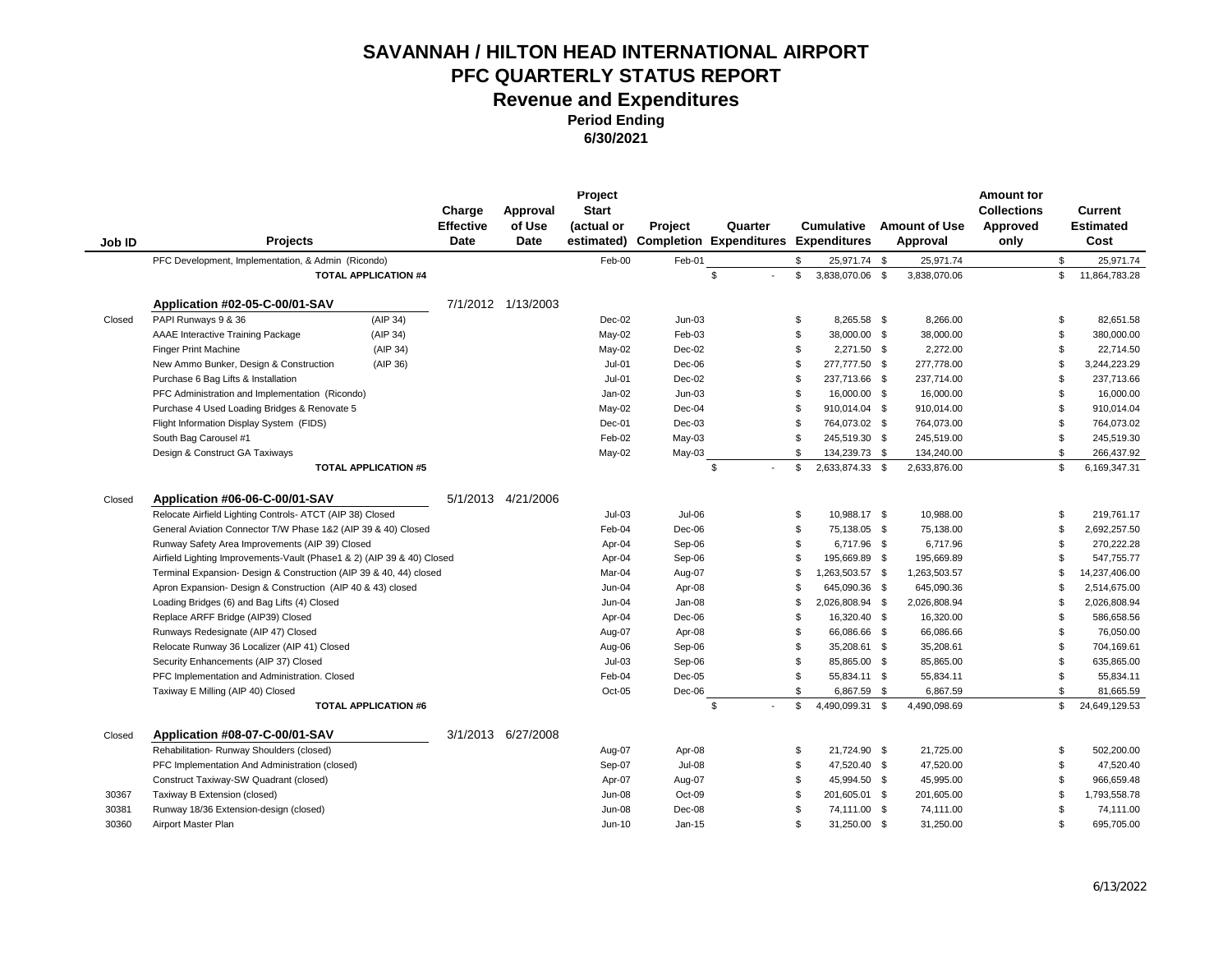**Period Ending** 

**6/30/2021**

|        |                                                              |                  |                    | Project       |          |                                |                |                     |                      | <b>Amount for</b>     |     |                  |
|--------|--------------------------------------------------------------|------------------|--------------------|---------------|----------|--------------------------------|----------------|---------------------|----------------------|-----------------------|-----|------------------|
|        |                                                              | Charge           | Approval           | <b>Start</b>  |          |                                |                |                     |                      | <b>Collections</b>    |     | Current          |
|        |                                                              | <b>Effective</b> | of Use             | (actual or    | Project  | Quarter                        |                | <b>Cumulative</b>   | <b>Amount of Use</b> | Approved              |     | <b>Estimated</b> |
| Job ID | <b>Projects</b>                                              | Date             | <b>Date</b>        | estimated)    |          | <b>Completion Expenditures</b> |                | <b>Expenditures</b> | Approval             | only                  |     | Cost             |
| 30400  | Cool AirSystem to 9 Jet Bridges (closed)                     |                  |                    | Jan-09        | Dec-09   |                                | \$             | 110,219.00 \$       | 110,219.00           |                       | \$  | 110,219.33       |
| 30378  | Taxiway C-2 (closed)                                         |                  |                    | Jul-08        | Sep-09   |                                | \$             | 241,009.97 \$       | 241,010.00           |                       | \$  | 245,874.48       |
| 30382  | ALP Update (closed)                                          |                  |                    | Jun-08        | Sep-09   |                                | \$             | 161,065.00 \$       | 161,065.00           |                       |     | 161,081.92       |
| 30391  | Bio Scrypt 15 Boarding Bridges Doors (closed)                |                  |                    | Oct-08        | Oct-09   |                                | \$             | 152,655.25 \$       | 152,655.00           |                       | \$  | 152,655.25       |
|        | Update Main Communication 800 MTZ System to Digital (closed) |                  |                    | Jun-08        | Dec-08   |                                | \$             | 223,702.95 \$       | 223,703.00           |                       | \$. | 223,702.95       |
| 30399  | NAVAID Ph1                                                   |                  |                    | <b>Jun-09</b> | Dec-12   |                                | $\mathfrak{s}$ | 437,776.48 \$       | 437,776.00           |                       | \$. | 437,776.48       |
|        | <b>TOTAL APPLICATION #7</b>                                  |                  |                    |               |          | \$                             | \$             | 1,748,634.46 \$     | 1,748,634.00         |                       | \$  | 5,411,065.07     |
|        | Application #10-08-C-00/01-SAV                               |                  | 1/1/2015 3/17/2011 |               |          |                                |                |                     |                      |                       |     |                  |
|        | Asphalt Pavement Replacement - Runway 19/1                   |                  |                    | Jun-08        | Mar-09   |                                | \$             | 69,378.89 \$        | 69,379.00            |                       | \$  | 1,387,577.00     |
| 30390  | Construct Taxiway-A                                          |                  |                    | Aug-09        | Dec-10   |                                | \$             | 169,811.81 \$       | 179,991.00           |                       | \$  | 2,545,207.00     |
|        | Rehabilitate T/W B2, North end of T/W B, T/W C, T/W E1       |                  |                    | Apr-09        | Aug-09   |                                | \$             | 18,475.67 \$        | 18,475.00            |                       | \$. | 695,929.00       |
| 30351  | GA Connector T/W and Site Development of North Terminal      |                  |                    | Jun-10        | $Jun-11$ |                                | $\mathfrak{L}$ | 487,798.00 \$       | 682,861.00           |                       |     | 3,534,881.66     |
| 30407  | <b>Terminal Entrance Walkways</b>                            |                  |                    | Aug-09        | $Jun-11$ |                                | \$             | 30,074.00 \$        | 30,074.00            |                       |     | 131,592.00       |
| 30435  | GA Taxiway 4 & 5 Shoulder Edge Lights                        |                  |                    | Aug-09        | May-10   |                                | \$             | 18,639.00 \$        | 18,639.00            |                       | \$. | 402,234.00       |
|        | PFC Implementation And Administration                        |                  |                    | Oct-09        | Mar-11   |                                | \$             | 27,920.87 \$        | 28,000.00            |                       | \$. | 27,920.87        |
| 30439  | EA North Development                                         |                  |                    | Feb-10        | May-11   |                                | \$             | 18,982.31 \$        | 19,482.00            |                       | \$  | 393,381.43       |
| 30440  | Surface Painted Holding Position Signs                       |                  |                    | Dec-09        | $Dec-10$ |                                | \$             | 185,019.50 \$       | 210,950.00           |                       | £.  | 185,020.00       |
| 30442  | Two Valet Bag Belts Systems                                  |                  |                    | Apr-10        | Dec-11   |                                | \$             | 61,000.00 \$        | 75,000.00            |                       | \$. | 61,000.00        |
| 30446  | <b>AOA Obstruction Survey</b>                                |                  |                    | Jun-11        | Dec-11   |                                | \$             | 50,000.00 \$        | 50,000.00            |                       |     | 74,730.00        |
| 30401  | CCTV System Replacement                                      |                  |                    | May-10        | Dec-12   |                                | \$             | 922,520.00 \$       | 922,520.00           |                       |     | 1,130,418.00     |
| 30488  | IET Upgrade (eCISTM)                                         |                  |                    | $Jan-12$      | Dec-12   |                                | \$             | $\blacksquare$      | \$<br>150,000.00     |                       | \$. | 150,000.00       |
| 30466  | PC Air Hose Upgrade (5 Boarding Bridges)                     |                  |                    | Jan-12        | Dec-11   |                                | \$             | 210,000.00 \$       | 210,000.00           |                       | \$. | 210,000.00       |
| 30452  | PA System Replacement                                        |                  |                    | Jun-11        | Jun-12   |                                | \$             | 275,880.00 \$       | 275,880.00           |                       |     | 324,565.00       |
| 30447  | Runway 10-28 Re-lighting                                     |                  |                    | Jun-11        | Dec-11   |                                | $\mathfrak{L}$ | 41,257.00 \$        | 41,257.00            |                       | \$  | 196,093.91       |
|        | Site Mitigation                                              |                  |                    | <b>Nov-10</b> | Dec-11   |                                | \$             |                     |                      | \$<br>60,000.00 \$    |     | 1,211,186.44     |
|        | Realign & Construct Gulfstream Road-Construction             |                  |                    | Jun-11        | Dec-12   |                                | \$             |                     |                      | \$<br>72,194.00 \$    |     | 2,018,544.00     |
|        | Taxiway A Extension North-Construction                       |                  |                    | Jun-11        | Dec-12   |                                | \$             |                     |                      | \$<br>2,781,665.00 \$ |     | 16,899,687.97    |
|        | <b>Electrical Vault</b>                                      |                  |                    | Jun-11        | Dec-12   |                                |                |                     |                      | \$<br>20,200.00 \$    |     | 609,717.28       |
|        | Taxiway H -Construction                                      |                  |                    | Jun-11        | Dec-12   |                                |                |                     |                      | 668,000.00 \$         |     | 6,079,271.29     |
|        | Storm Water Update                                           |                  |                    | Nov-10        | Jun-12   |                                |                |                     |                      | \$<br>16,250.00 \$    |     | 302,475.00       |
|        | Realign & Construct Gulfstream Road-Design                   |                  |                    | Nov-10        | Jun-12   |                                |                |                     |                      | \$<br>5,474.00 \$     |     | 733,290.00       |
|        | Taxiway A Extension North-Design                             |                  |                    | Nov-10        | Jun-12   |                                |                |                     |                      | \$<br>39,690.00 \$    |     | 125,229.00       |
|        | <b>Electrical Vault-Design</b>                               |                  |                    | <b>Nov-10</b> | Jun-12   |                                |                |                     |                      | \$<br>2,053.00 \$     |     | 41,000.00        |
|        | Taxiway H -Design                                            |                  |                    | Nov-10        | Jun-12   |                                |                |                     |                      | \$<br>21,214.00 \$    |     | 375,688.00       |
|        |                                                              |                  |                    |               |          |                                |                |                     |                      |                       |     |                  |

**TOTAL APPLICATION #8**  $\qquad \qquad \qquad$  5 2,586,757.05 \$ 2,982,508.00 \$ 3,686,740.00 \$ 39,846,638.85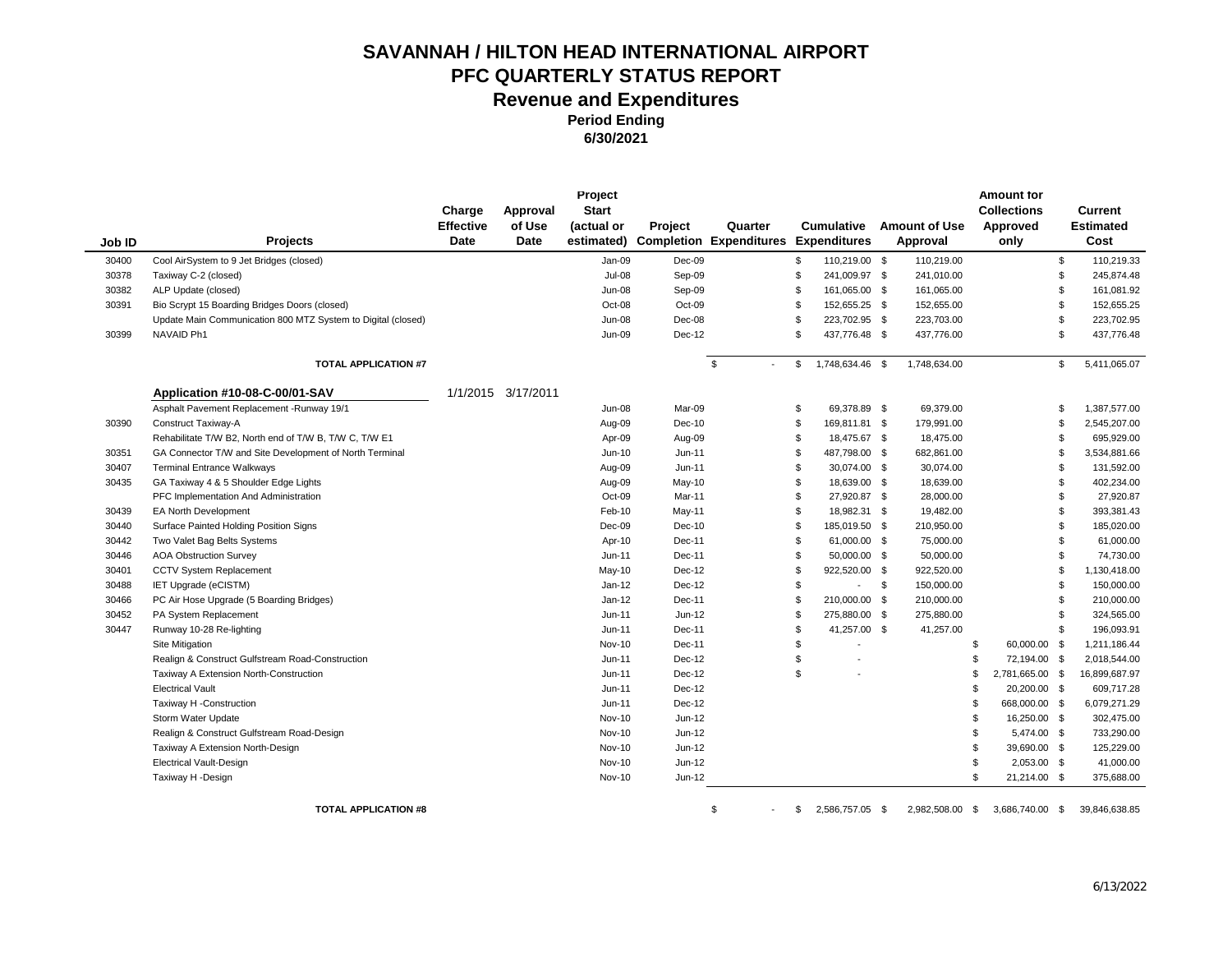| Job ID      | <b>Projects</b>                                     | Charge<br><b>Effective</b><br><b>Date</b> | Approval<br>of Use<br>Date | Project<br><b>Start</b><br>(actual or | Project | Quarter<br>estimated) Completion Expenditures Expenditures |                | <b>Cumulative</b>        |     | <b>Amount of Use</b><br>Approval | <b>Amount for</b><br><b>Collections</b><br>Approved<br>only |                | Current<br><b>Estimated</b><br>Cost |
|-------------|-----------------------------------------------------|-------------------------------------------|----------------------------|---------------------------------------|---------|------------------------------------------------------------|----------------|--------------------------|-----|----------------------------------|-------------------------------------------------------------|----------------|-------------------------------------|
|             | Application #12-09-C-00-SAV                         | 12/1/2016                                 | 9/24/2012                  |                                       |         |                                                            |                |                          |     |                                  |                                                             |                |                                     |
| 30451       | Site Mitigation                                     |                                           |                            | <b>Nov-10</b>                         | Dec-11  |                                                            | \$             | 60,000.00 \$             |     | 60,000.00                        |                                                             | \$             | 1,211,186.44                        |
| 30441       | Realign & Construct Gulfstream Road-Construction    |                                           |                            | Jun-11                                | Dec-12  |                                                            | \$             | 55,033.00 \$             |     | 72,194.00                        |                                                             | \$             | 2,018,544.00                        |
| 30456       | Taxiway A Extension North-Construction              |                                           |                            | $Jun-11$                              | Dec-12  |                                                            | \$             | 1,953,739.02 \$          |     | 2,781,665.00                     |                                                             | \$             | 16,899,687.97                       |
| 30455       | <b>Electrical Vault</b>                             |                                           |                            | $Jun-11$                              | Dec-12  |                                                            | \$             | 20,200.00 \$             |     | 20,200.00                        |                                                             | \$             | 609,717.28                          |
| 30457       | Taxiway H -Construction                             |                                           |                            | $Jun-11$                              | Dec-12  |                                                            | \$             | 607,928.00 \$            |     | 668,000.00                       |                                                             | \$             | 6,079,271.29                        |
| 30439       | Storm Water Update                                  |                                           |                            | Nov-10                                | Jun-12  |                                                            |                |                          | \$  | 16,250.00                        |                                                             | \$             | 302,475.00                          |
| 30439       | Realign & Construct Gulfstream Road-Design          |                                           |                            | Nov-10                                | Jun-12  |                                                            | \$             | $\overline{\phantom{a}}$ | \$  | 5,474.00                         |                                                             | \$             | 733,290.00                          |
| 30439       | Taxiway A Extension North-Design                    |                                           |                            | Nov-10                                | Jun-12  |                                                            | \$             |                          | \$  | 39,690.00                        |                                                             | \$             | 125,229.00                          |
| 30439       | <b>Electrical Vault-Design</b>                      |                                           |                            | <b>Nov-10</b>                         | Jun-12  |                                                            | \$             | $\overline{\phantom{a}}$ | \$  | 2,053.00                         |                                                             | \$             | 41,000.00                           |
| 30439       | Taxiway H -Design                                   |                                           |                            | Nov-10                                | Jun-12  |                                                            | \$             | $\overline{\phantom{a}}$ | \$. | 21,214.00                        |                                                             | \$             | 375,688.00                          |
| 30439       | Traffic Survey - Design NAD                         |                                           |                            | <b>Nov-10</b>                         | Jun-12  |                                                            |                |                          | \$  | 1,428.00                         |                                                             | \$             | 33,544.23                           |
| 30443/30445 | Terminal Curbside Canopy Expansion                  |                                           |                            | <b>Nov-10</b>                         | Jun-12  |                                                            | \$             | 1,407,899.00 \$          |     | 1,422,311.00                     |                                                             | \$             | 1,407,899.59                        |
| 30453       | Tree Removal R/W 10 Approach                        |                                           |                            | Nov-10                                | Jun-12  |                                                            | \$             | 155,862.00 \$            |     | 155,862.00                       |                                                             | $\mathfrak{L}$ | 155,862.00                          |
| 30468       | Implementation & Admin Costs PFC Applications 8 & 9 |                                           |                            | Nov-10                                | Jun-12  |                                                            | \$             | 39,600.00 \$             |     | 39,600.00                        |                                                             | \$             | 41,118.38                           |
|             |                                                     |                                           |                            |                                       |         |                                                            |                |                          |     |                                  |                                                             |                |                                     |
|             | <b>TOTAL APPLICATION #9</b>                         |                                           |                            |                                       |         | \$<br>$\overline{\phantom{a}}$                             | \$             | 4,300,261.02 \$          |     | 5,305,941.00 \$                  |                                                             | \$             | 30,034,513.18                       |
|             |                                                     |                                           |                            |                                       |         |                                                            |                |                          |     |                                  |                                                             |                |                                     |
|             | Application #16-10-C-00-SAV                         | 10/1/2017                                 | 2/5/2016                   |                                       |         |                                                            |                |                          |     |                                  |                                                             |                |                                     |
| 30310       | Relocate Airfield Maintenance Road                  |                                           |                            | Mar-12                                | Feb-15  |                                                            | \$             | 42,977.94 \$             |     | 42,978.00                        |                                                             | \$             | 429,728.00                          |
| 30475/30485 | Runway 1 Perimeter Road                             |                                           |                            | Mar-14                                | Dec-14  |                                                            | \$             | 62,557.00 \$             |     | 62,557.00                        |                                                             | \$             | 832,712.96                          |
| 30497       | Taxiway C Light Replacement                         |                                           |                            | Feb-15                                | Mar-15  |                                                            | \$             | 32,718.45 \$             |     | 32,718.00                        |                                                             | \$             | 327,158.00                          |
| 30513       | Seal Coat Runway 10-28 Asphalt and Apron Shoulders  |                                           |                            | Jun-15                                | Aug-15  |                                                            | \$             | 29,186.92 \$             |     | 42,000.00                        |                                                             | \$             | 420,000.00                          |
| 30501       | Runway 28 RSA Improvements and Road Relocations     |                                           |                            | Feb-15                                | Aug-15  |                                                            | \$             | 127,066.00 \$            |     | 676,202.00                       |                                                             | \$             | 3,020,051.00                        |
| 30502       | In-Line Baggage System                              |                                           |                            | Jan-16                                | Mar-17  |                                                            | \$             | 7,379,031.00 \$          |     | 7,379,031.00                     |                                                             | $\mathfrak{L}$ | 7,379,031.00                        |
| 30517       | Groove Runway 1-19                                  |                                           |                            | Jun-15                                | Aug-15  |                                                            | \$             | 22,053.95 \$             |     | 79,005.00                        |                                                             | \$             | 790,048.00                          |
| 30506       | PFC Implementation & Administration Costs           |                                           |                            | Nov-14                                | Dec-15  |                                                            | \$             | 23,100.00 \$             |     | 25,000.00                        |                                                             | \$             | 25,000.00                           |
| 30475/30485 | Add 2 AOA Gates                                     |                                           |                            | Mar-14                                | Dec-14  |                                                            | \$             | 26,954.00 \$             |     | 26,954.00                        |                                                             | \$             | 358,796.38                          |
| 30475/30485 | Runway 28 Safety Area Improvements                  |                                           |                            | Mar-14                                | Dec-14  |                                                            | $\mathfrak{L}$ | 33,430.97 \$             |     | 33,517.00                        |                                                             | \$             | 446,150.67                          |
| 30523       | Replacement of Boarding Bridges at Gates 7 & 11     |                                           |                            | Nov-15                                | Jan-16  |                                                            | \$             | 1,333,333.00 \$          |     | 1,333,333.00                     |                                                             | \$             | 1,333,333.00                        |
|             |                                                     |                                           |                            |                                       |         | \$                                                         | \$             | 9,112,409.23 \$          |     | 9,733,295.00 \$                  |                                                             | \$             | 15,362,009.01                       |
|             | Application #18-11-C-00-SAV                         |                                           | 3/1/2019 12/12/2018        |                                       |         |                                                            |                |                          |     |                                  |                                                             |                |                                     |
| 30536       | Reconstruct Taxilane GA-3                           |                                           |                            | Aug-16                                | Mar-17  |                                                            | \$             | 122,995.00 \$            |     | 122,995.00                       |                                                             | \$             | 1,229,946.00                        |
| 30528       | Reconstruct Taxiway E-1                             |                                           |                            | Aug-16                                | Mar-17  |                                                            | \$             | 130,555.00 \$            |     | 136,349.00                       |                                                             | \$             | 2,655,171.00                        |
| 30539       | Runway Lighting Upgrades                            |                                           |                            | Aug-16                                | Mar-17  |                                                            | \$             | 58,824.06 \$             |     | 58,951.00                        |                                                             | \$             | 1,080,621.00                        |
| 30538       | Airfield Signage Upgrades                           |                                           |                            | Aug-16                                | Mar-17  |                                                            | \$             | 58,841.00 \$             |     | 58,842.00                        |                                                             | \$             | 588,413.00                          |
|             | Install 5 New Jetbridges for Temrinal Expansion     |                                           |                            | Jan-20                                | Dec-20  |                                                            |                |                          | \$  | 4,000,000.00                     |                                                             | \$             | 4,000,000.00                        |
| 30542       | Jumbo GA FIS Facility                               |                                           |                            | Feb-18                                | Feb-19  |                                                            | \$             | 700,073.35 \$            |     | 885,559.00                       |                                                             | \$             | 14,748,944.00                       |
|             |                                                     |                                           |                            |                                       |         |                                                            |                |                          |     |                                  |                                                             |                |                                     |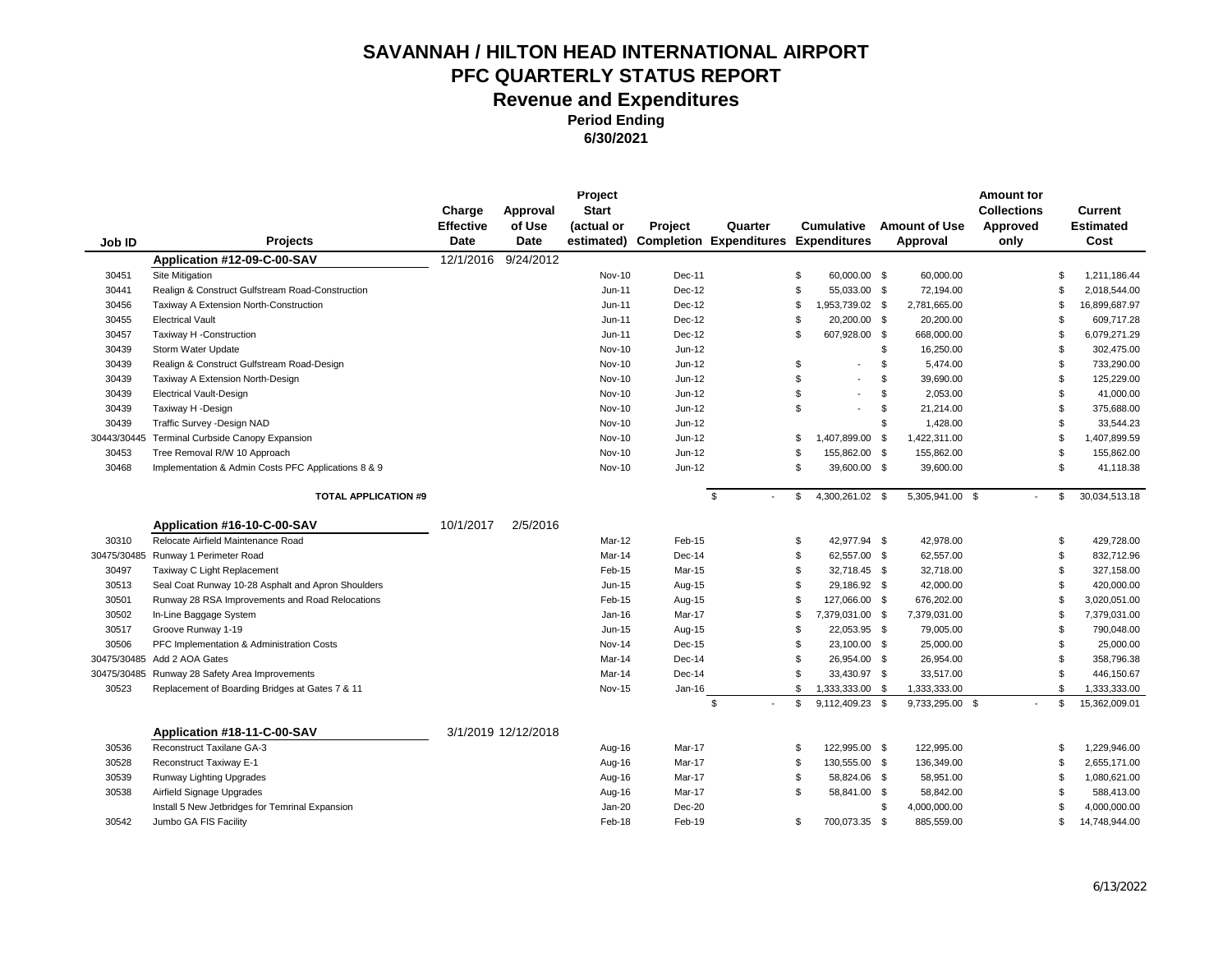**6/30/2021**

|        |                                                      |                  |          | Project       |                |                                             |                   |                      | <b>Amount for</b>        |                  |
|--------|------------------------------------------------------|------------------|----------|---------------|----------------|---------------------------------------------|-------------------|----------------------|--------------------------|------------------|
|        |                                                      | Charge           | Approval | <b>Start</b>  |                |                                             |                   |                      | <b>Collections</b>       | Current          |
|        |                                                      | <b>Effective</b> | of Use   | (actual or    | <b>Project</b> | Quarter                                     | <b>Cumulative</b> | <b>Amount of Use</b> | Approved                 | <b>Estimated</b> |
| Job ID | <b>Projects</b>                                      | Date             | Date     | estimated)    |                | <b>Completion Expenditures Expenditures</b> |                   | Approval             | only                     | Cost             |
|        | Replace 7 Jetbridge PC Air Units                     |                  |          | Mar-18        | Dec-18         |                                             |                   | ,050,000.00          |                          | 1,050,000.00     |
| 30564  | Terminal Apron Expansion                             |                  |          | $Jun-19$      | <b>Nov-19</b>  |                                             | 761.053.38 \$     | 849.195.00           |                          | 8,491,946.00     |
|        | <b>Identity Management System</b>                    |                  |          | Nov-18        | Jul-19         |                                             |                   | 200,000.00           |                          | 200,000.00       |
| 50014  | PFC 11 Application Costs                             |                  |          | <b>Nov-17</b> | Sep-18         |                                             | 34.298.00 \$      | 34,298.00            |                          | 34,298.00        |
|        | Terminal Concourse and Security Checkpoint Expansion |                  |          | <b>Jul-18</b> | <b>Nov-20</b>  |                                             | $.316.118.60$ \$  | 59.818.508.00        |                          | 77.012.760.00    |
| 30546  | Automated Baggage Handling System Phase II           |                  |          | Jun-18        | Mar-19         |                                             | 245,591.00 \$     | 245,591.00           |                          | 4,911,819.00     |
|        |                                                      |                  |          |               |                | $\overline{\phantom{0}}$                    | 3.428.349.39 \$   | 67.460.288.00 \$     | $\overline{\phantom{a}}$ | 116,003,918.00   |

**TOTAL OF APPLICATIONS 1 - 11** \$ - \$ 79,683,831.32 \$ 148,358,514.04 \$ 3,686,740.00 \$ 416,694,125.12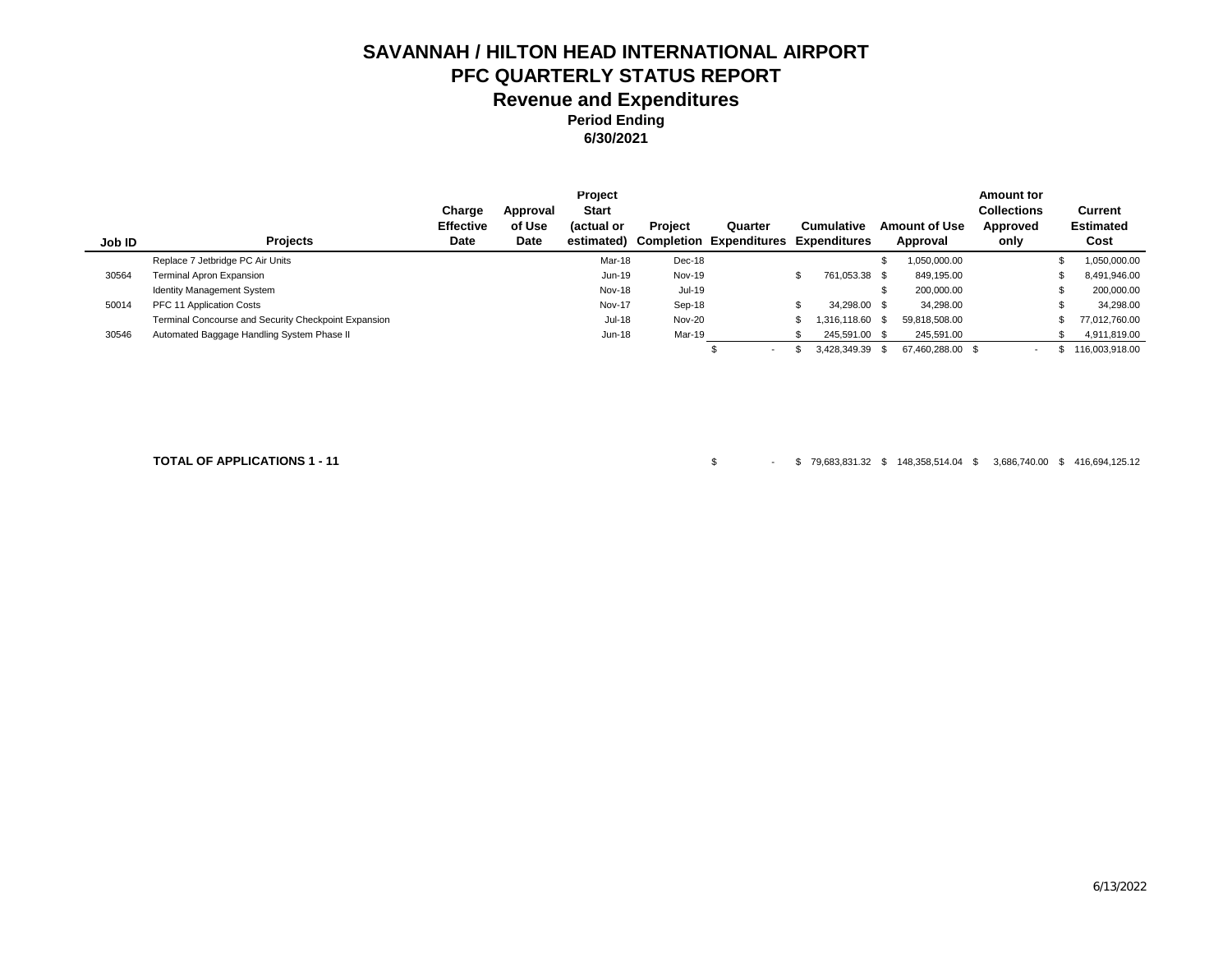|                                                            | <b>QUARTERLY</b>   | <b>2021 YTD</b>    | <b>CUMULATIVE</b>  |
|------------------------------------------------------------|--------------------|--------------------|--------------------|
|                                                            | <b>COLLECTIONS</b> | <b>COLLECTIONS</b> | <b>COLLECTIONS</b> |
| <b>TOTAL AIRLINE RECEIPTS</b>                              | \$1,445,953.95     | \$2,028,541.90     | \$91,780,165.53    |
| <b>INTEREST EARNED</b>                                     | \$304.49           | \$832.02           | \$844,898.78       |
| <b>EXPENDITURES BY PROJECT</b>                             |                    |                    |                    |
| <b>GILBERT SOUTHERN - APRON</b>                            |                    |                    | (\$316,549.00)     |
| DUNN CONST. IN #3,6,7, 10-17                               |                    |                    | (\$780,771.00)     |
| <b>PALMETTO PILE DRIVING</b>                               |                    |                    | (\$221,394.84)     |
| <b>MONTGOMERY ELEVATORS INV. #1-6, 10-11</b>               |                    |                    | (\$394,000.00)     |
| <b>CONSULTANT/PROFESSIONAL FEES</b>                        |                    |                    | (\$581, 241.94)    |
| <b>FEDERAL SIGN INVOICE #1</b>                             |                    |                    | (\$27,995.00)      |
| <b>HIGGERSON INVOICE #26</b>                               |                    |                    | (\$298,474.16)     |
| BANK OF NY-DEBT SVC 92 BONDS/2001 Bond Ref./2011 Bond Ref. |                    |                    | (\$42,939,056.07)  |
| <b>HELIPAD</b>                                             |                    |                    | (\$60,176.56)      |
| <b>HNTB AIP 20</b>                                         |                    |                    | (\$34,633.00)      |
| <b>BALLENGER AIP 21</b>                                    |                    |                    | (\$167,577.25)     |
| HEAD INC. INV#1-11 AIP 24                                  |                    |                    | (\$515,234.75)     |
| <b>NORTH/SOUTH PERIMETER FENCE - AIP24</b>                 |                    |                    | (\$4,429.07)       |
| <b>NORTH/SOUTH PERIMETER FENCE - NON AIP</b>               |                    |                    | (\$195,904.56)     |
| PHOENIX CONST (SAC REIMB) AIP26 T/W E                      |                    |                    | (\$244,627.81)     |
| <b>FAA AIP26 T/W E CABLES</b>                              |                    |                    | (\$1,735.21)       |
| <b>J.M.MILES AIP27 FIRE STATION INV#1-15</b>               |                    |                    | (\$92,547.42)      |
| <b>WILBUR SMITH AIP 27 FIRE STATION</b>                    |                    |                    | (\$2,282.55)       |
| RICONDO&ASSOC PFC APPLICATION                              |                    |                    | (\$12,848.72)      |
| RC CONSTR INV#1-3 AIP29 T/W C                              |                    |                    | (\$47,019.50)      |
| <b>GREINER (SAC REIMB) AIP29 T/W C</b>                     |                    |                    | (\$3,505.50)       |
| SAC REIMB LABOR-AIP 29 T/W C                               |                    |                    | (\$12,631.25)      |
| <b>S&amp;ME AIP29 R/W 18/36</b>                            |                    |                    | (\$181.45)         |
| <b>RC CONSTR INV#1-7 AIP29 R/W 18/36</b>                   |                    |                    | (\$102,619.25)     |
| GREINER (SAC REIMB) AIP29 R/W 18/36                        |                    |                    | (\$6,695.00)       |
| AAAE (SAC REIMB) AIP29 R/W 18/36 (ANTN)                    |                    |                    | (\$484.00)         |
| SAC REIMB-LABOR/TESTING AIP29 R/W 18/36                    |                    |                    | (\$2,742.45)       |
| <b>GREINER AIP30 GA TWY #3</b>                             |                    |                    | (\$6,222.00)       |
| S&ME AIP30 GA TWY #3                                       |                    |                    | (\$11.00)          |
| ADEL STEEL AIP30 GA TWY #3                                 |                    |                    | (\$50,000.00)      |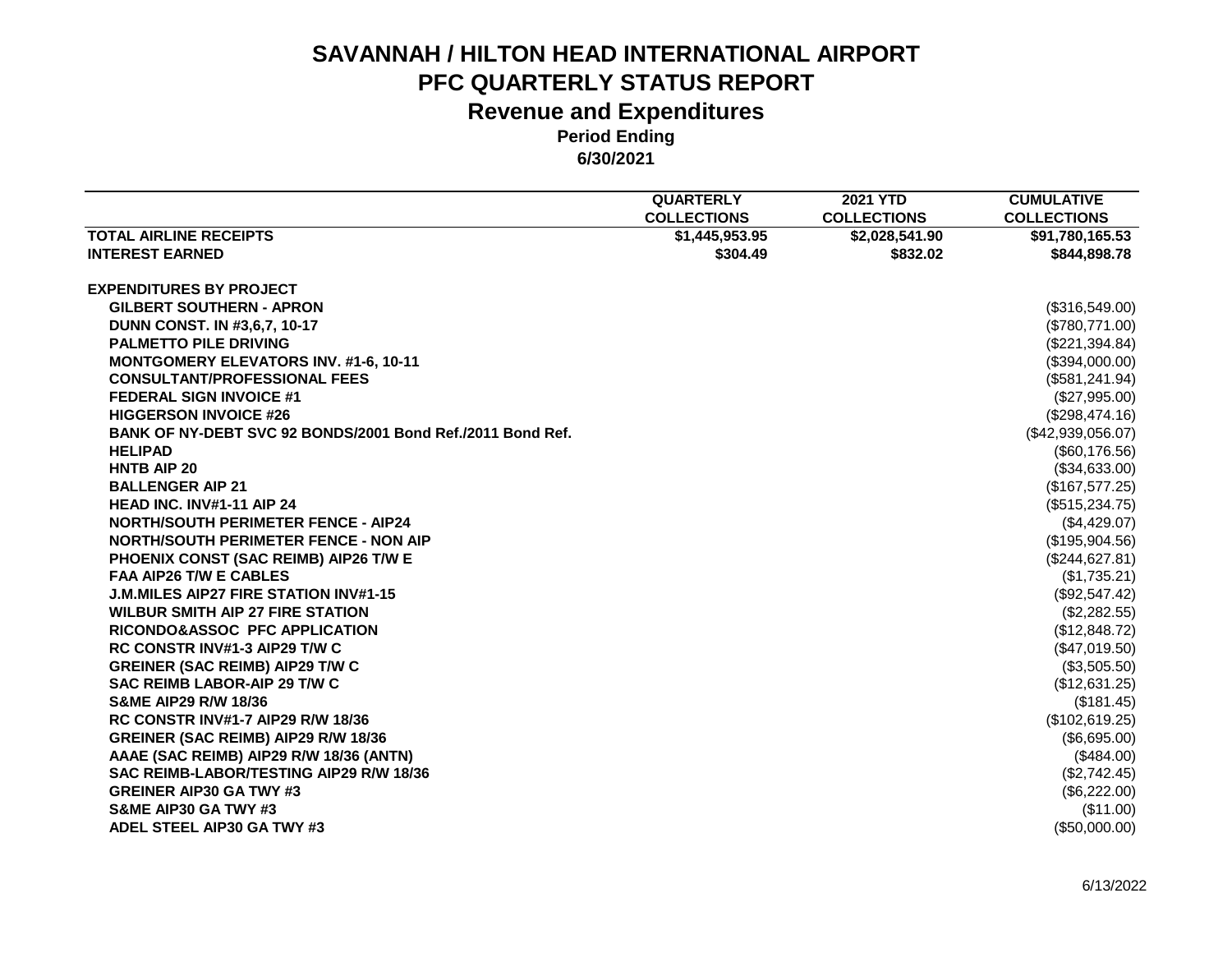|                                                   | <b>QUARTERLY</b>   | <b>2021 YTD</b>    | <b>CUMULATIVE</b>  |
|---------------------------------------------------|--------------------|--------------------|--------------------|
|                                                   | <b>COLLECTIONS</b> | <b>COLLECTIONS</b> | <b>COLLECTIONS</b> |
| RB BAKER AIP30 GA TWY #3 INV 1-8                  |                    |                    | (\$49,025.70)      |
| SAC REIMB-LABOR/ADMIN AIP30 GA TWY #3             |                    |                    | (\$1,624.56)       |
| <b>TWY A-SAC REIMB-LABOR</b>                      |                    |                    | (\$3,711.98)       |
| <b>TWY A-AIP30-GREINER</b>                        |                    |                    | (\$16,777.00)      |
| TWY A-AIP33-URS CORP(GREINER)                     |                    |                    | (\$1,814.00)       |
| TWY A-AIP 33 -TRIANGLE INV#1-13                   |                    |                    | (\$346,832.94)     |
| TWY A-AIP 33-S&ME                                 |                    |                    | (\$2,000.00)       |
| <b>SWEEPER</b>                                    |                    |                    | (\$100,000.00)     |
| <b>AIRFIELD LIGHT CONTROL</b>                     |                    |                    | (\$229,540.00)     |
| <b>TERMINAL APRON-AIP 33-TRIANGLE INV#4-10</b>    |                    |                    | (\$144, 423.79)    |
| <b>TERMINAL APRON-AIP 33-URS</b>                  |                    |                    | (\$652.00)         |
| <b>TERMINAL APRON-AIP 33-S&amp;ME</b>             |                    |                    | (\$987.40)         |
| <b>TERMINAL APRON-AIP 33-SAC REIMB</b>            |                    |                    | (\$64,838.73)      |
| <b>BUILDOUT GATE 9 &amp; 10-SAC REIMB</b>         |                    |                    | (\$532,393.00)     |
| GA TWY #2-TRIANGLE INV#8-10                       |                    |                    | (\$110,404.58)     |
| <b>GA TWY #2-URS</b>                              |                    |                    | (\$2,390.00)       |
| <b>GA TWY #2-S&amp;ME</b>                         |                    |                    | (\$1,180.00)       |
| <b>GA TWY #2-SAC REIMB</b>                        |                    |                    | (\$178,382.46)     |
| <b>LOADING BRIDGES (PURCHASE 6 FMC)</b>           |                    |                    | (\$829,959.50)     |
| <b>LOADING BRIDGES FMC (REIMB SAC)</b>            |                    |                    | (\$1,003,161.50)   |
| RICONDO & ASSOC. - PFC APPLICATION #4-REIMB SAC   |                    |                    | (\$25,971.74)      |
| T/W "F" AIP 34 - SHAMROCK                         |                    |                    | (\$158,500.66)     |
| <b>T/W "F" AIP 34 - URS</b>                       |                    |                    | (\$1,786.45)       |
| <b>T/W "F" AIP 34 - S &amp; ME</b>                |                    |                    | (\$1,188.25)       |
| T/W "F" AIP 34 - REIMB SAC                        |                    |                    | (\$7,699.00)       |
| AIR CARGO APRON AIP 34 - SHAMROCK                 |                    |                    | (\$83,354.04)      |
| AIR CARGO APRON AIP 34 - URS                      |                    |                    | (\$595.15)         |
| AIR CARGO APRON AIP 34 - S & ME                   |                    |                    | (\$395.75)         |
| AIR CARGO APRON AIP 34 - REIMB SAC                |                    |                    | (\$1,905.06)       |
| <b>PAPI AIP 34 - SHAMROCK</b>                     |                    |                    | (\$8,265.58)       |
| RICONDO & ASSOC. - PFC APPLICATION #5-REIMB SAC   |                    |                    | (\$16,000.00)      |
| AAAE INTERACTIVE TRAINING - REIMB. SAC (APPL. #5) |                    |                    | (\$38,000.00)      |
| FINGERPRINT MACHINE - REIMB. SAC (APPL. #5)       |                    |                    | (\$2,271.50)       |
| SO. BAGGAGE CAROUSEL - REIMB. SAC (APPL. #5)      |                    |                    | $(\$245,519.30)$   |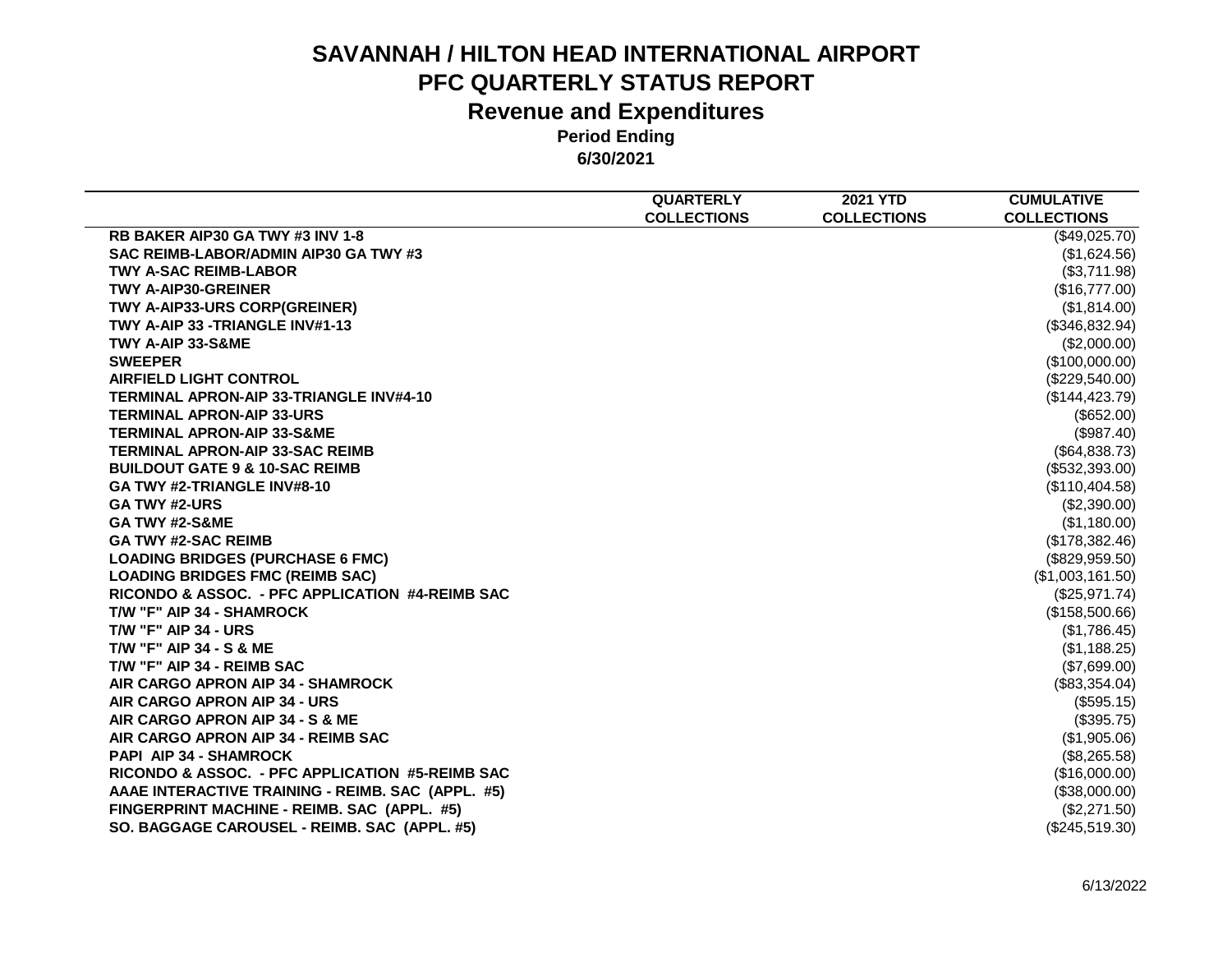|                                                                                 | <b>QUARTERLY</b>   | <b>2021 YTD</b>    | <b>CUMULATIVE</b>  |
|---------------------------------------------------------------------------------|--------------------|--------------------|--------------------|
|                                                                                 | <b>COLLECTIONS</b> | <b>COLLECTIONS</b> | <b>COLLECTIONS</b> |
| VALET BAG LIFTS - REIMB. SAC (APPL. #5)                                         |                    |                    | (\$237,713.66)     |
| AMMO BUNKER AIP 36 - OGEECHEE RIVER MITIGATION                                  |                    |                    | (\$23,920.00)      |
| AMMO BUNKER AIP 36 - R. B. BAKER                                                |                    |                    | (\$230,105.16)     |
| AMMO BUNKER AIP 36 - REIMB. SAC                                                 |                    |                    | (\$23,720.34)      |
| <b>AMMO BUNKER AIP 36 - MACTEC</b>                                              |                    |                    | (\$32.00)          |
| SW QUAD ACCESS ROAD AIP 36 - R. B. BAKER                                        |                    |                    | (\$172, 116.50)    |
| SW QUAD ACCESS ROAD AIP 36 - REIMB SAC                                          |                    |                    | (\$32,210.18)      |
| SW QUAD ACCESS ROAD AIP 36 - URS                                                |                    |                    | (\$990.00)         |
| <b>ESCALATOR #1A (APPL. #4)</b>                                                 |                    |                    | (\$148, 817.72)    |
| ESCALATOR #1A (APPL. #4) REIMB SAC                                              |                    |                    | (\$4,226.60)       |
| <b>PURCHASE / RENOVATE LOADING BRIDGES (APPL. #5)</b>                           |                    |                    | (\$909,987.62)     |
| <b>PURCHASE / RENOVATE LOADING BRIDGES REIMB SAC</b>                            |                    |                    | (\$26.42)          |
| <b>FLIGHT INFORMATION DISPLAY SYSTEM (APPL. #5)</b>                             |                    |                    | (\$764,073.02)     |
| <b>DESIGN &amp; CONSTRUCT GA TAXIWAYS (APPL. #5)</b>                            |                    |                    | (\$134,239.73)     |
| Relocate Airfield Lighting Controls- ATCT AIP 38 -SAC REIMB                     |                    |                    | (\$10,988.17)      |
| General Aviation Connector Taxiways (AIP 39+40)-R.B.BAKER                       |                    |                    | (\$3,938.44)       |
| <b>General Aviation Connector Taxiways (AIP 39+40)-URS</b>                      |                    |                    | (\$249.77)         |
| General Aviation Connector Taxiways (AIP 39+40)-SAC REIMB.                      |                    |                    | (\$70,949.84)      |
| Runway Safety Area Impr. (AIP 39)-R.B BAKER (APPL #6)                           |                    |                    | (\$703.29)         |
| Runway Safety Area Impr. (AIP 39)-SAC REIMB. (APPL #6)                          |                    |                    | (\$6,014.67)       |
| Airfield Lighting Impr.-Vault (Phase1&2)-BAKER (AIP39&40)                       |                    |                    | (\$692.42)         |
| Airfield Lighting Impr.-Vault (Phase1&2)-CHOATE (AIP39&40)                      |                    |                    | (\$8,100.13)       |
| Airfield Lighting Impr.-Vault (Phase1&2)-SAC REIMB PFC OVERPD Choate.(AIP39&40) |                    |                    | \$1,302.63         |
| Airfield Lighting Impr.-Vault (Phase1&2)-SAC REIMB                              |                    |                    | (\$188, 179.97)    |
| Terminal Expansion (AIP 40)- RUTH & DUN. (APPL #6)                              |                    |                    | (\$3,825.05)       |
| Terminal Expansion (AIP 40)-SAC REIMB. (APPL #6)                                |                    |                    | (\$294,405.68)     |
| Terminal Expansion (AIP 40)-CHOATE (APPL #6)                                    |                    |                    | (\$926,094.68)     |
| Terminal Expansion (AIP 40)-GRIFFIN (APPL #6)                                   |                    |                    | (\$1,037.00)       |
| Terminal Expansion (AIP 40)- BMW ARCHITE (APPL #6)                              |                    |                    | (\$718.00)         |
| Terminal Expansion (AIP 40)-SAC reimb. For BMW ARCHITE (APPL #6)                |                    |                    | (\$895.50)         |
| Terminal Expansion (AIP 40)-URS (APPL #6)                                       |                    |                    | (\$25,631.07)      |
| Terminal Expansion (AIP 40)-BLDG & EARTH (APPL #6)                              |                    |                    | (\$2,728.00)       |
| Terminal Expansion (AIP 40)-ALLTEL SYSTEM GROUP (APPL #6)                       |                    |                    | (\$7,354.50)       |
| Terminal Expansion (AIP 40)-skinner nurseries (APPL #6)                         |                    |                    | (\$350.00)         |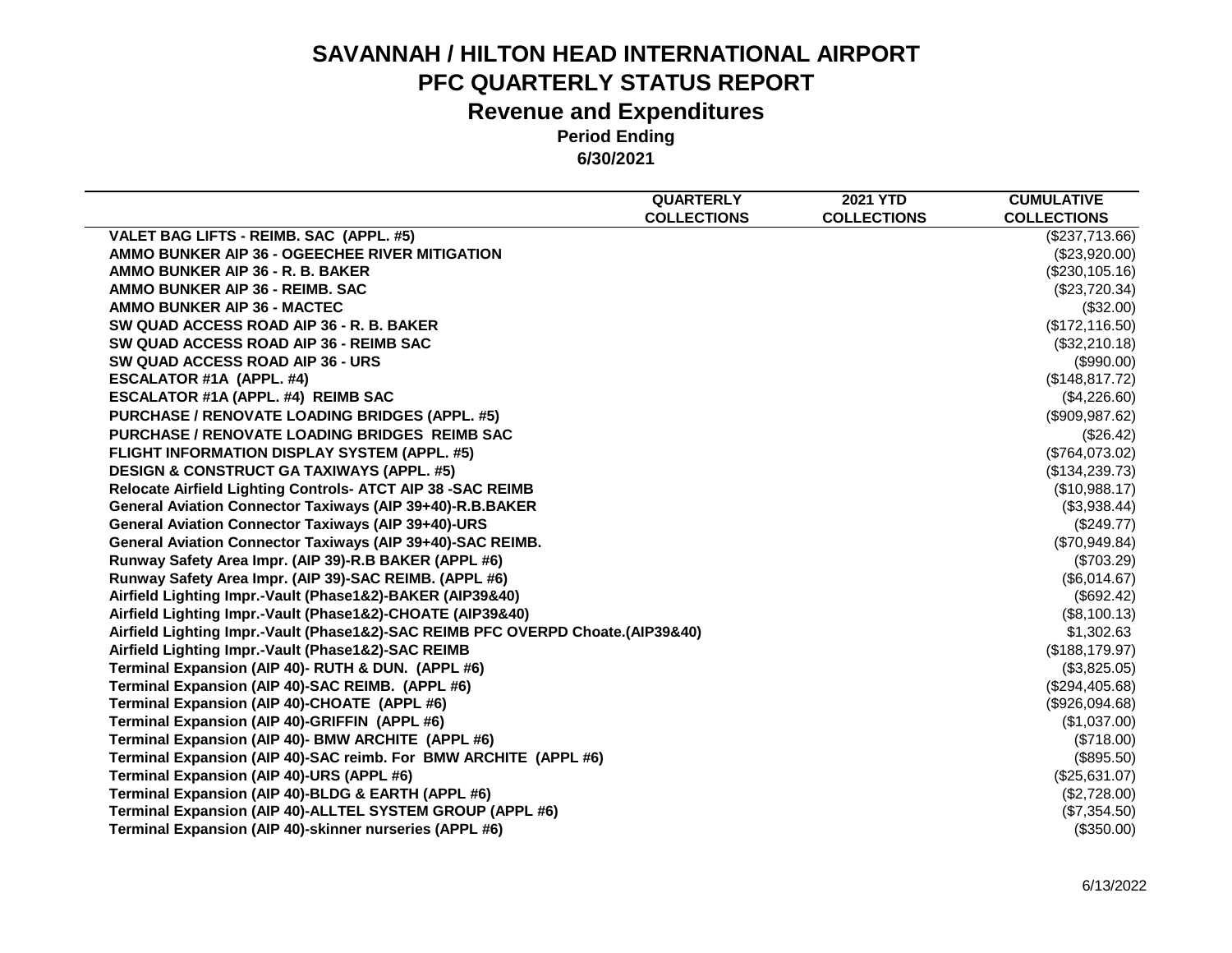|                                                                     | <b>QUARTERLY</b>   | <b>2021 YTD</b>    | <b>CUMULATIVE</b>  |
|---------------------------------------------------------------------|--------------------|--------------------|--------------------|
|                                                                     | <b>COLLECTIONS</b> | <b>COLLECTIONS</b> | <b>COLLECTIONS</b> |
| Terminal Expansion (AIP 40) home depo (plants) (APPL #6)            |                    |                    | (\$464.09)         |
| Apron Expansion (AIP 40)-SAC REIMB. (APPL #6)                       |                    |                    | (\$157,087.33)     |
| Apron Expansion (AIP 40)-URS (APPL #6)                              |                    |                    | (\$1,619.20)       |
| Apron Expansion (AIP 40)-RC Construction (APPL #6)                  |                    |                    | (\$486,383.83)     |
| Loading Bridges (6) and Bag Lifts (4) (APPL #6) FMC                 |                    |                    | (\$1,990,246.73)   |
| Loading Bridges (6) and Bag Lifts (4) (APPL #6) REIMB SAC           |                    |                    | (\$36,562.21)      |
| Replace ARFF Bridge (AIP39)-R.B BAKER (APPL #6)                     |                    |                    | (\$1,671.01)       |
| Replace ARFF Bridge (AIP39)-SAC REIMB. (APPL #6)                    |                    |                    | (\$14,649.39)      |
| <b>Runway Redesignation-URS</b>                                     |                    |                    | (\$663.25)         |
| <b>Runway Redesignation- RC CONSTRUCTION</b>                        |                    |                    | (\$29,263.70)      |
| <b>Runway Redesignation- REIMB SAC</b>                              |                    |                    | (\$36,159.71)      |
| <b>Relocate Runway 36 Localizer-URS</b>                             |                    |                    | (\$542.50)         |
| Relocate Runway 36 Localizer-Aubrey Silvey                          |                    |                    | (\$6,087.50)       |
| Relocate Runway 36 Localizer-SAC REIMB                              |                    |                    | (\$28,578.61)      |
| Security Enhancements-SAC REIMB. (APPL #6)                          |                    |                    | (\$72,915.37)      |
| Security Enhancements-Johnson (APPL #6)                             |                    |                    | (\$12,746.00)      |
| Security Enhancements-URS (APPL #6)                                 |                    |                    | (\$203.63)         |
| PFC Implementation and Admin.-SAC REIMB (APPL #6)                   |                    |                    | (\$55,834.11)      |
| Taxiway E Milling (AIP 40)-EAGLE GROOVING (APPL #6)                 |                    |                    | (\$2,945.00)       |
| Taxiway E Milling (AIP 40)- URS (APPL #6)                           |                    |                    | (\$248.25)         |
| Taxiway E Milling (AIP 40)-SAC REIMB. (APPL #6)                     |                    |                    | (\$3,674.34)       |
| Rehabilitate Runway Shoulders-RC Construction-(APPI #7)             |                    |                    | (\$40.37)          |
| Rehabilitate Runway Shoulders-Reimb SAC-(APPI #7)                   |                    |                    | (\$21,684.57)      |
| Construct Taxiway- SW QUAD- REIMB SAC (APPL #7)                     |                    |                    | (\$45,994.50)      |
| ALP Update-(APPL #7)-URS                                            |                    |                    | (\$155,419.00)     |
| ALP Update-(APPL #7)-Reimb SAC URS                                  |                    |                    | (\$5,646.00)       |
| <b>Taxiway B Extension (APPL#7)- URS</b>                            |                    |                    | (\$3,264.00)       |
| Taxiway B Extension (APPL#7)- Harbor                                |                    |                    | (\$112,777.01)     |
| Taxiway B Extension (APPL#7)- SAC ck 13511 Reimb PFC fund -Harbor & |                    |                    |                    |
| <b>Reimb SAC</b>                                                    |                    |                    | \$6,821.82         |
| Taxiway B Extension (APPL#7)- Reimb SAC                             |                    |                    | (\$94,669.78)      |
| Taxiway C-2 (APPI#7)- Harbor                                        |                    |                    | (\$214,355.62)     |
| Taxiway C-2 (APPL#7)- SAC ck 13511 Reimb PFC fund -Harbor & Reimb   |                    |                    | (\$24,370.35)      |
| Update main comm system(APPL#7)- Motorola                           |                    |                    | (\$223,702.95)     |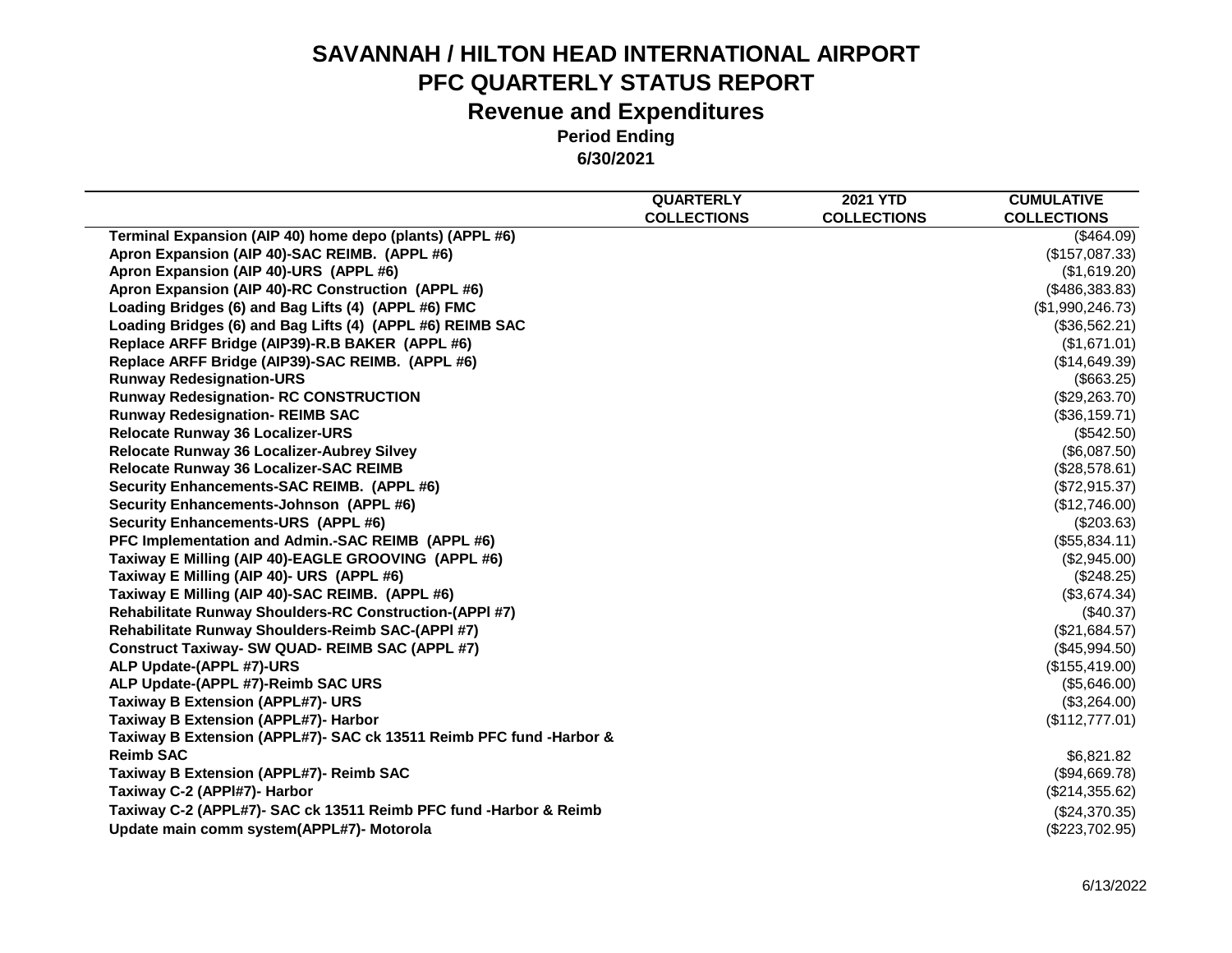|                                                                         | <b>QUARTERLY</b>   | <b>2021 YTD</b>    | <b>CUMULATIVE</b>  |
|-------------------------------------------------------------------------|--------------------|--------------------|--------------------|
|                                                                         | <b>COLLECTIONS</b> | <b>COLLECTIONS</b> | <b>COLLECTIONS</b> |
| PFC Implementation and Admin.-SAC REIMB (APPL #7)                       |                    |                    | (\$47,520.40)      |
| Pre Cool 9- Jet Bridges-Misc City of SAV advertise                      |                    |                    | (\$497.00)         |
| Pre Cool 9- Jet Bridges-reimb. SAC                                      |                    |                    | (\$109,722.00)     |
| <b>Bio Scrypt 15 Boarding Bridges Doors- Johnson Control</b>            |                    |                    | (\$144,759.60)     |
| <b>Bio Scrypt 15 Boarding Bridges Doors- URS</b>                        |                    |                    | (\$3,153.60)       |
| <b>Bio Scrypt 15 Boarding Bridges Doors- Reimb SAC</b>                  |                    |                    | (\$4,742.05)       |
| Runway 18/36 Extension-Reimb. SAC URS Design cost                       |                    |                    | (\$74,111.00)      |
| <b>NAVAIDS-URS (APP #7)</b>                                             |                    |                    | (\$30,463.60)      |
| NAVAIDS-FAA (APP #7)                                                    |                    |                    | (\$201,921.09)     |
| <b>NAVAIDS- Reimb SAC (APP #7)</b>                                      |                    |                    | (\$205,391.79)     |
| Airport Master Plan (PFC #7)- URS                                       |                    |                    | (\$51,292.09)      |
| Airport Master Plan (PFC #7)- SAC Reimb PFC                             |                    |                    | \$20,042.09        |
| Asphalt Pavement replace -Runway 19/1 -Reimb SAC (PFC #8)               |                    |                    | (\$69,378.89)      |
| <b>Construct Taxiway A-Reimb SAC (APP#8)</b>                            |                    |                    | (\$169, 811.81)    |
| Rehabilitate T/W B2, North end of T/W B, T/WC, T/W E1-Reimb SAC (APP#8) |                    |                    | (\$18,475.67)      |
| GA Connector T/W Site Development North of Terminal RK Contracting      |                    |                    | (\$270,347.58)     |
| GA Connector T/W Site Development North of Terminal Reimb SAC           |                    |                    | (\$217, 423.42)    |
| GA Connector T/W Site Development North of Terminal-ECS                 |                    |                    | (\$27.00)          |
| Terminal Walkways-Reimb SAC-APP #8                                      |                    |                    | (\$23,588.72)      |
| Terminal Walkways-Miller-App(#8)                                        |                    |                    | (\$6,485.28)       |
| GA Taxiway 4 & 5-reimb SAC (APP#8)                                      |                    |                    | (\$18,639.00)      |
| PFC Application #8 Implementation & Admin-Reimb SAC                     |                    |                    | (\$27,920.87)      |
| EA North Development-Application #8-Reimb SAC                           |                    |                    | (\$18,982.31)      |
| Surface Painted Holding Position Signs-REIMB SAC-APP # 8                |                    |                    | (\$185,019.50)     |
| <b>CCTV System Replacement-reimb SAC APP #8</b>                         |                    |                    | (\$61,420.99)      |
| <b>CCTV System Replacement-Coastal Digital</b>                          |                    |                    | (\$33.30)          |
| <b>CCTV System Replacement-URS&amp; I System Corp</b>                   |                    |                    | (\$861,065.71)     |
| PC Air Hose Upgrades-Twist In                                           |                    |                    | (\$186,480.00)     |
| PC Air Hose Upgrades-Twist In-Reimb SAC                                 |                    |                    | (\$23,520.00)      |
| PA System Replacement-Alltel System GRP, INC                            |                    |                    | (\$278,001.86)     |
| PA System Replacement - Reimb SAC                                       |                    |                    | \$2,121.86         |
| Two Valet Bag Belts Systems-R.J Design                                  |                    |                    | (\$61,000.00)      |
| <b>AOA Survey -URS</b>                                                  |                    |                    | (\$62,500.00)      |
| <b>AOA Survery - Reimb SAC</b>                                          |                    |                    | \$12,500.00        |
| Tree Removal R/W 10 Approach-Reimb SAC                                  |                    |                    | (\$155,862.00)     |
| <b>T/W A-NAD-McLendon/URS Constr</b>                                    |                    |                    | (\$453,739.02)     |